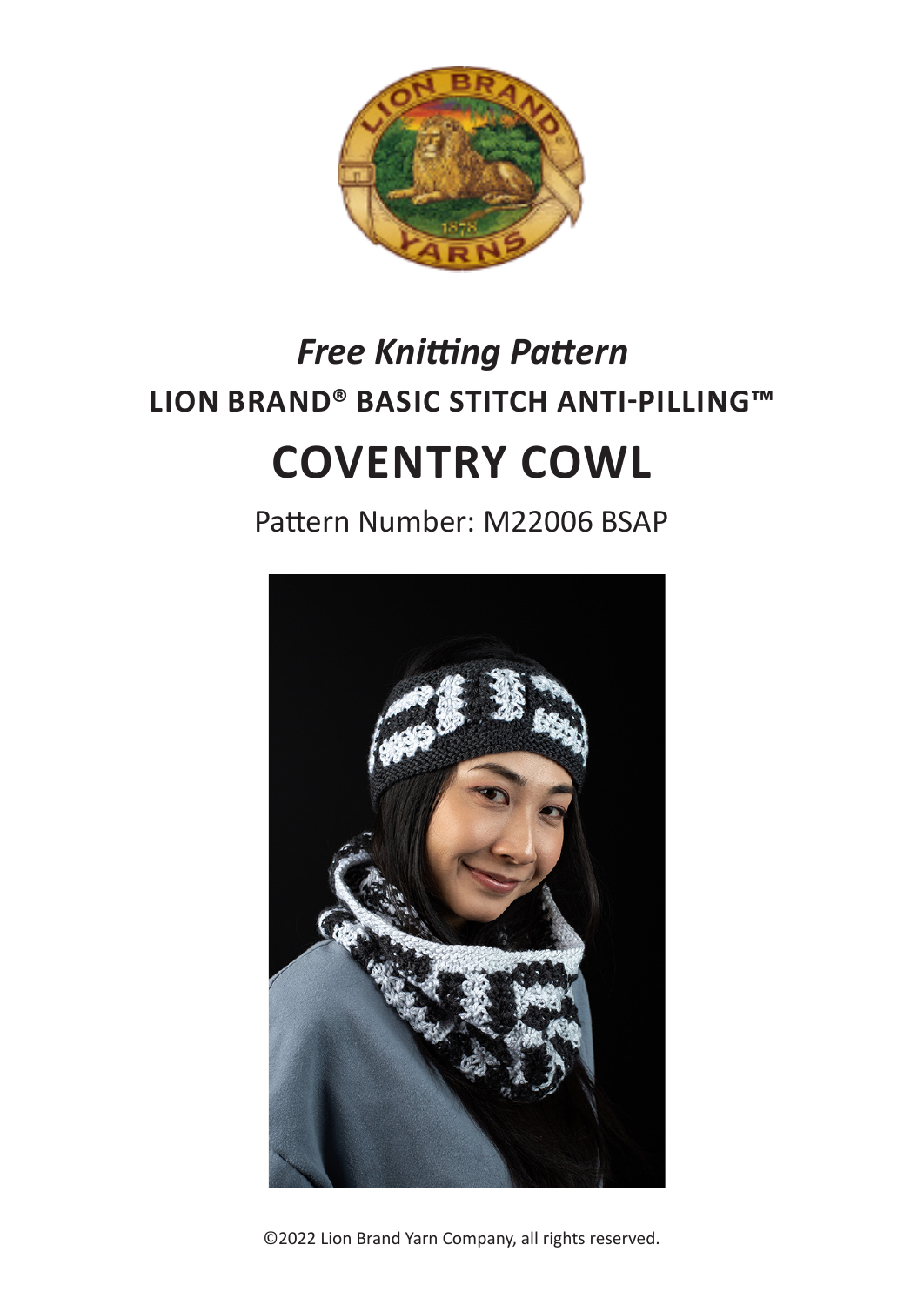# **SKILL LEVEL –** INTERMEDIATE

## **SIZES**

**Finished Circumference** About 27 in. (68.5 cm) **Finished Height** About 9 in. (23 cm)

#### **MATERIALS**

- LION BRAND® BASIC STITCH ANTI-PILLING™ (Art. #202) #300 Summit White 2 balls (A) #302 Iron Grey 1 ball (B)
- LION BRAND® stitch markers
- LION BRAND® large-eyed blunt needle

#### **ADDITIONAL MATERIALS**

Circular knitting needle size 7 (4.5 mm), 24 in. (60 cm) long

#### **GAUGE**

1 Square = about 2 3/4 in. x 2 3/4 in. (7 cm x 7 cm). BE SURE TO CHECK YOUR GAUGE.

#### **STITCH EXPLANATION**

**Spiked-Leaf (worked over 3 sts)** Insert right needle into st that is 4 rows below 2nd st on left needle, knit the st drawing loop up to working height and place it onto left needle, knit this new st together with next st on left needle. \* Insert right needle in same st 4 rows below, knit the st drawing loop up to working height and place it onto left needle, knit this new st together with next st on left needle; rep from \* once more.

#### **NOTES**

- 1. Cowl is made from 30 Squares. Square #1 is knit, then subsequent Squares are worked by picking up sts along edge of previous Square, following a diagram. Remaining edges between Squares are sewn together.
- 2. Squares are worked back and forth in rows, changing yarn color every other row, to form vertical stripes of Spiked-Leaves.
- 3. Work back and forth in rows on circular needle, just as if working on straight needles.
- 4. Edging is worked along top and lower edges of Cowl.

For thousands of free patterns, visit our website www.LionBrand.com

To order visit our website www.lionbrand.com or call: (800) 258-YARN (9276) any time!

Copyright ©1998-2022 Lion Brand Yarn Company, all rights reserved. No pattern or other material may be reproduced -- mechanically, electronically, or by any other means, including photocopying - without written permission of Lion Brand Yarn Company.

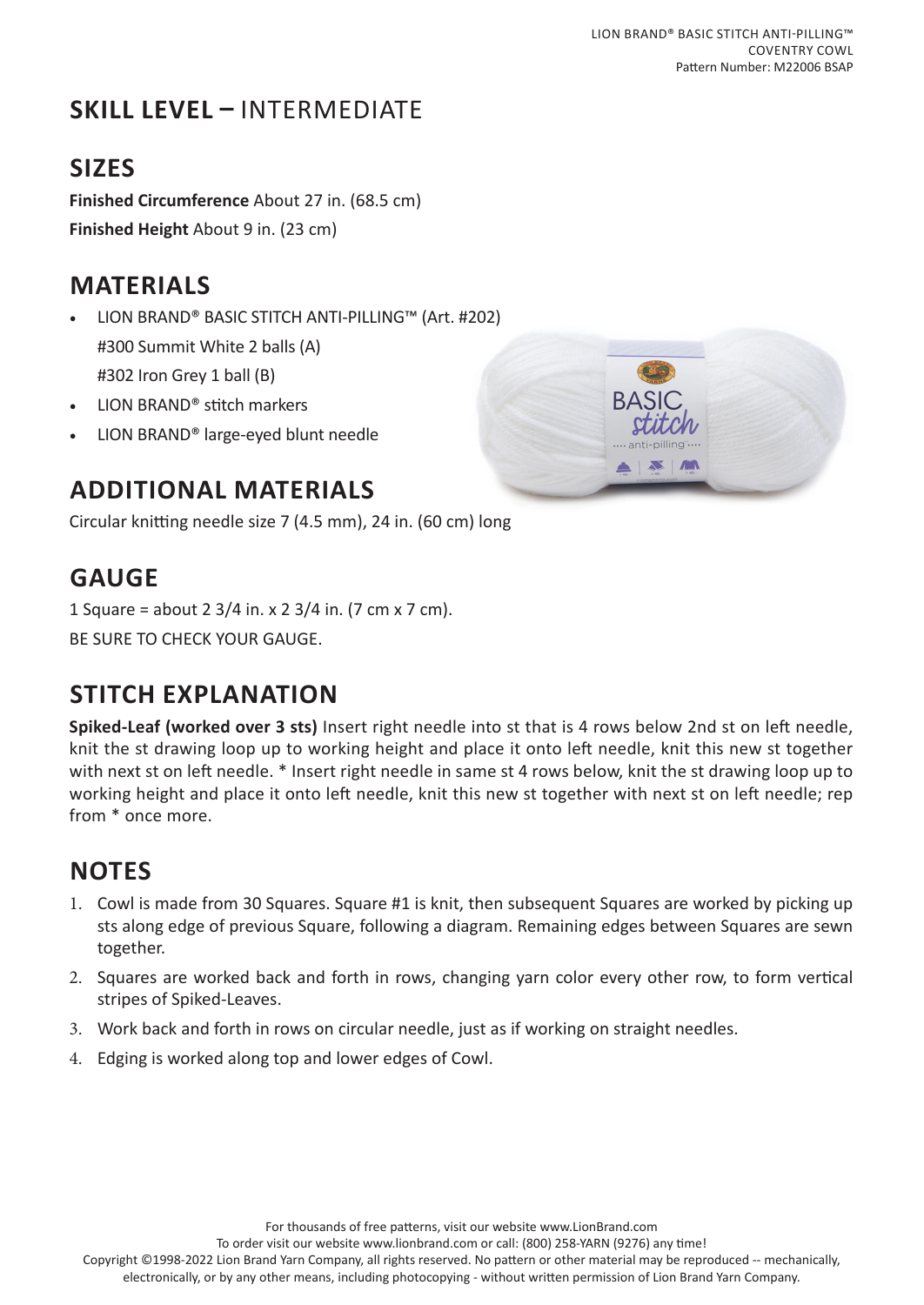With A, cast on 11 sts. With A, knit 3 rows. **Row 1 (RS):** With B, k1, Spiked-Leaf, k3, Spiked-Leaf, k1. **Row 2:** With B, k4, p3, k4. **Row 3:** With A, k4, Spiked-Leaf, k4. **Row 4:** With A, k1, p3, k3, p3, k1. **Rows 5-16:** Rep Rows 1-4 for 3 more times. **Row 17:** With A, knit. With A, bind off as if to knit.

#### **SQUARE #2**

From RS with A, pick up and k11 sts evenly spaced along side edge of Square #1 as shown in diagram. Rep Square #1.

## **SQUARE #3**

From RS with A, pick up and k11 sts evenly spaced along side edge of Square #2 as shown in diagram. Rep Square #1.

# **SQUARE #4**

From RS with A, pick up and k11 sts evenly spaced along side edge of Square #3 as shown in diagram. Sew side edge of Square #4 to top of Square #1.

# **SQUARE #5**

From RS with A, pick up and k11 sts evenly spaced along side edge of Square #4 as shown in diagram. Rep Square #1.

#### **SQUARE #6**

From RS with A, pick up and k11 sts evenly spaced along side edge of Square #5 as shown in diagram. Rep Square #1.

Sew edge of Square #6 to top of Square #3.

# **SQUARE #7**

From RS with A, pick up and k11 sts evenly spaced along side edge of Square #3 as shown in diagram. Rep Square #1.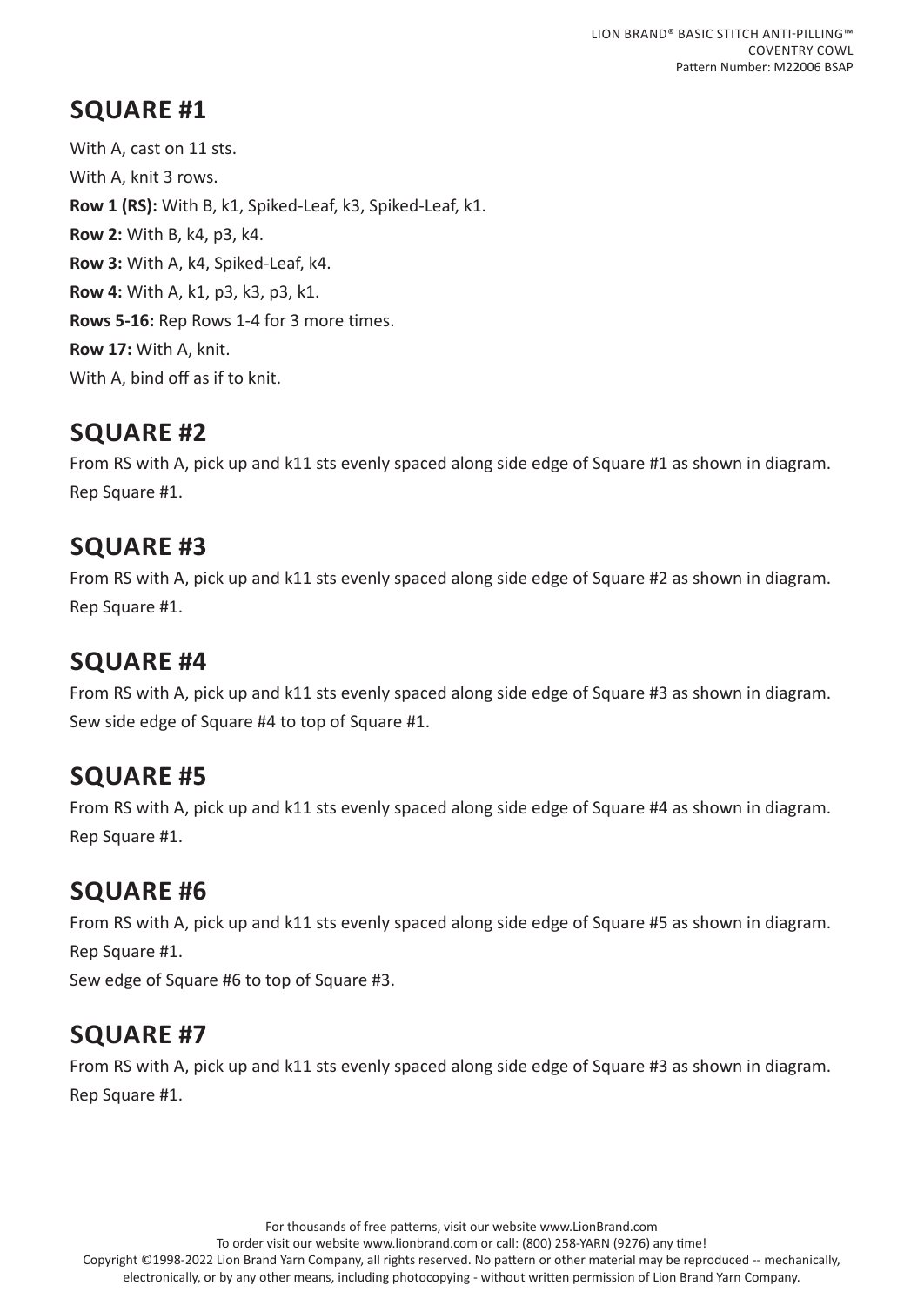From RS with A, pick up and k11 sts evenly spaced along side edge of Square #7 as shown in diagram. Rep Square #1.

Sew edge of Square #8 to top of Square #2.

# **SQUARE #9**

From RS with A, pick up and k11 sts evenly spaced along side edge of Square #7 as shown in diagram. Rep Square #1. Sew edge of Square #9 to top of Square #6.

# **SQUARE #10**

From RS with A, pick up and k11 sts evenly spaced along side edge of Square #8 as shown in diagram. Rep Square #1.

#### **SQUARE #11**

From RS with A, pick up and k11 sts evenly spaced along side edge of Square #10 as shown in diagram. Rep Square #1.

Sew edge of Square #11 to top of Square #7.

## **SQUARE #12**

From RS with A, pick up and k11 sts evenly spaced along side edge of Square #9 as shown in diagram. Rep Square #1.

Sew edge of Square #12 to top of Square #11.

#### **SQUARE #13**

From RS with A, pick up and k11 sts evenly spaced along side edge of Square #11 as shown in diagram. Rep Square #1.

#### **SQUARE #14**

From RS with A, pick up and k11 sts evenly spaced along side edge of Square #13 as shown in diagram. Rep Square #1.

Sew edge of Square #14 to top of Square #10.

# **SQUARE #15**

From RS with A, pick up and k11 sts evenly spaced along side edge of Square #13 as shown in diagram. Rep Square #1.

Sew edge of Square #15 to top of Square #12.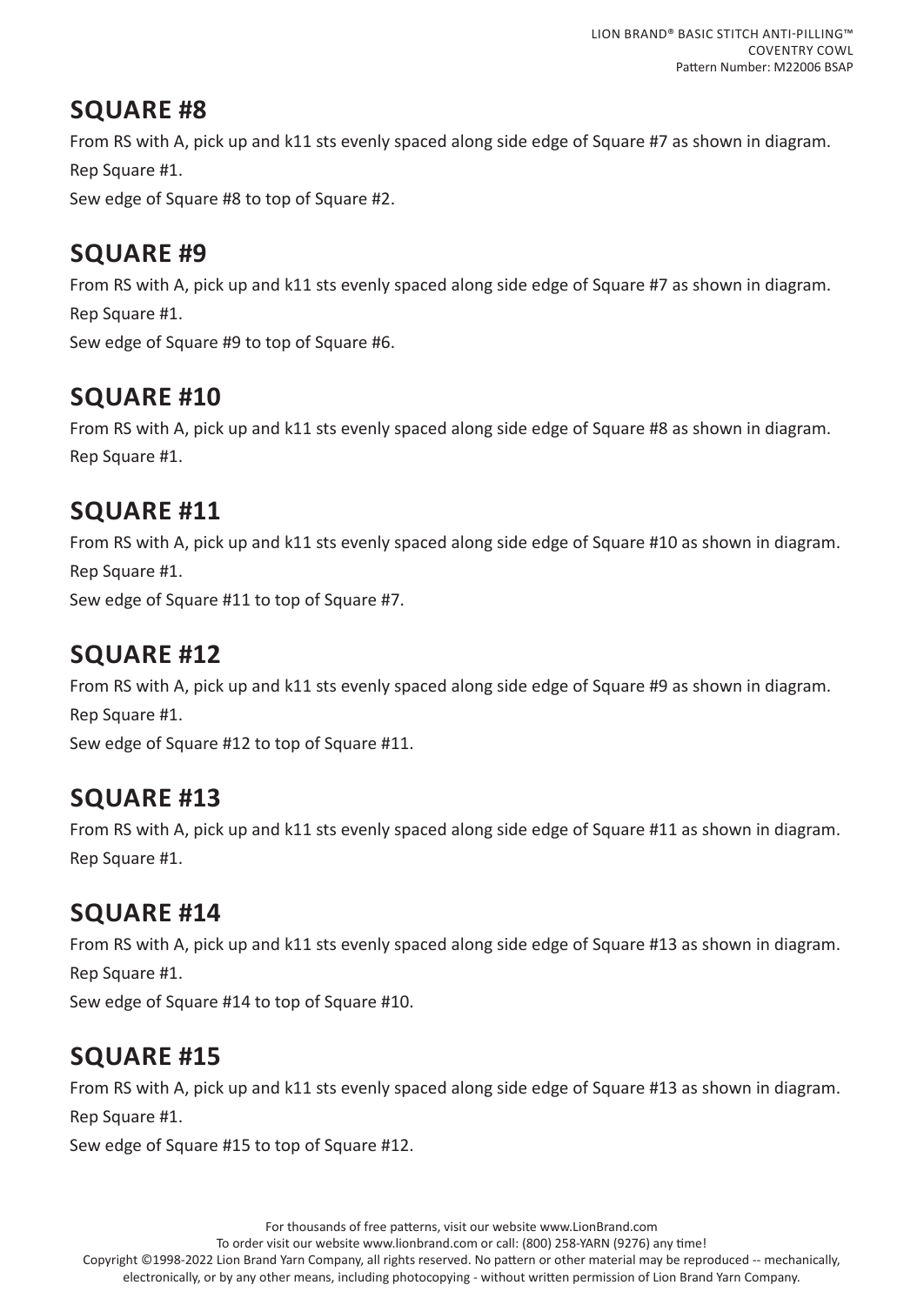From RS with A, pick up and k11 sts evenly spaced along side edge of Square #14 as shown in diagram. Rep Square #1.

## **SQUARE #17**

From RS with A, pick up and k11 sts evenly spaced along side edge of Square #16 as shown in diagram. Rep Square #1.

Sew edge of Square #17 to top of Square #13.

# **SQUARE #18**

From RS with A, pick up and k11 sts evenly spaced along side edge of Square #15 as shown in diagram. Rep Square #1. Sew edge of Square #18 to top of Square #17.

## **SQUARE #19**

From RS with A, pick up and k11 sts evenly spaced along side edge of Square #17 as shown in diagram. Rep Square #1.

# **SQUARE #20**

From RS with A, pick up and k11 sts evenly spaced along side edge of Square #19 as shown in diagram. Rep Square #1. Sew edge of Square #20 to top of Square #16.

# **SQUARE #21**

From RS with A, pick up and k11 sts evenly spaced along side edge of Square #19 as shown in diagram. Rep Square #1.

Sew edge of Square #21 to top of Square #18.

# **SQUARE #22**

From RS with A, pick up and k11 sts evenly spaced along side edge of Square #20 as shown in diagram. Rep Square #1.

# **SQUARE #23**

From RS with A, pick up and k11 sts evenly spaced along side edge of Square #22 as shown in diagram. Rep Square #1.

Sew edge of Square #23 to top of Square #19.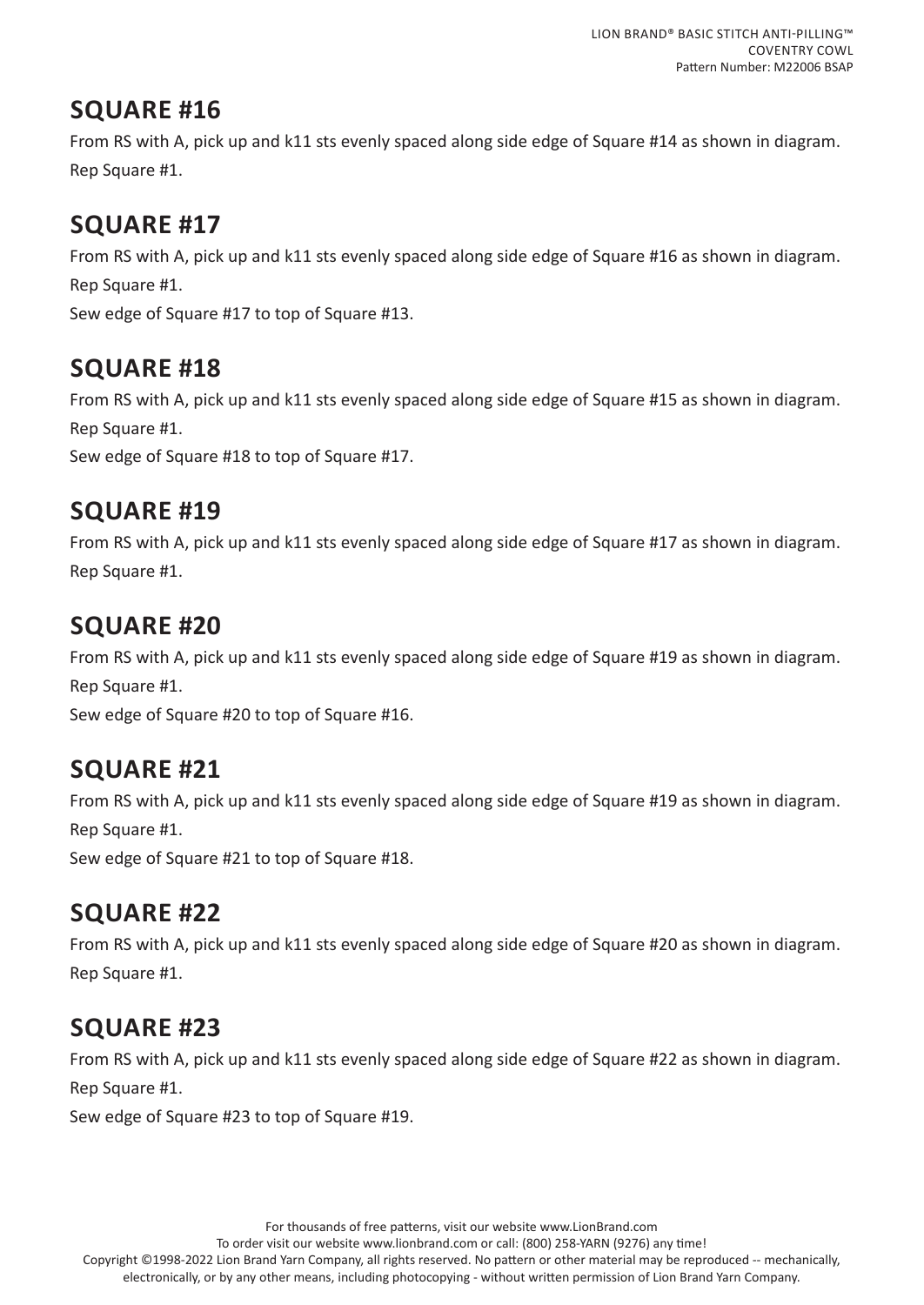From RS with A, pick up and k11 sts evenly spaced along side edge of Square #21 as shown in diagram. Rep Square #1.

Sew edge of Square #24 to top of Square #23.

# **SQUARE #25**

From RS with A, pick up and k11 sts evenly spaced along side edge of Square #23 as shown in diagram. Rep Square #1.

# **SQUARE #26**

From RS with A, pick up and k11 sts evenly spaced along side edge of Square #25 as shown in diagram. Rep Square #1. Sew edge of Square #26 to top of Square #22.

#### **SQUARE #27**

From RS with A, pick up and k11 sts evenly spaced along side edge of Square #25 as shown in diagram. Rep Square #1.

Sew edge of Square #27 to top of Square #24.

# **SQUARE #28**

From RS with A, pick up and k11 sts evenly spaced along side edge of Square #26 as shown in diagram. Rep Square #1.

# **SQUARE #29**

From RS with A, pick up and k11 sts evenly spaced along side edge of Square #28 as shown in diagram. Rep Square #1.

Sew edge of Square #29 to top of Square #25.

# **SQUARE #30**

From RS with A, pick up and k11 sts evenly spaced along side edge of Square #27 as shown in diagram.

Rep Square #1.

Sew edge of Square #30 to top of Square #29.

Sew ends of piece together to make a ring, matching edges of Squares #1, #4, and #5 to edges of Squares #28, #29, and #30.

To order visit our website www.lionbrand.com or call: (800) 258-YARN (9276) any time!

Copyright ©1998-2022 Lion Brand Yarn Company, all rights reserved. No pattern or other material may be reproduced -- mechanically, electronically, or by any other means, including photocopying - without written permission of Lion Brand Yarn Company.